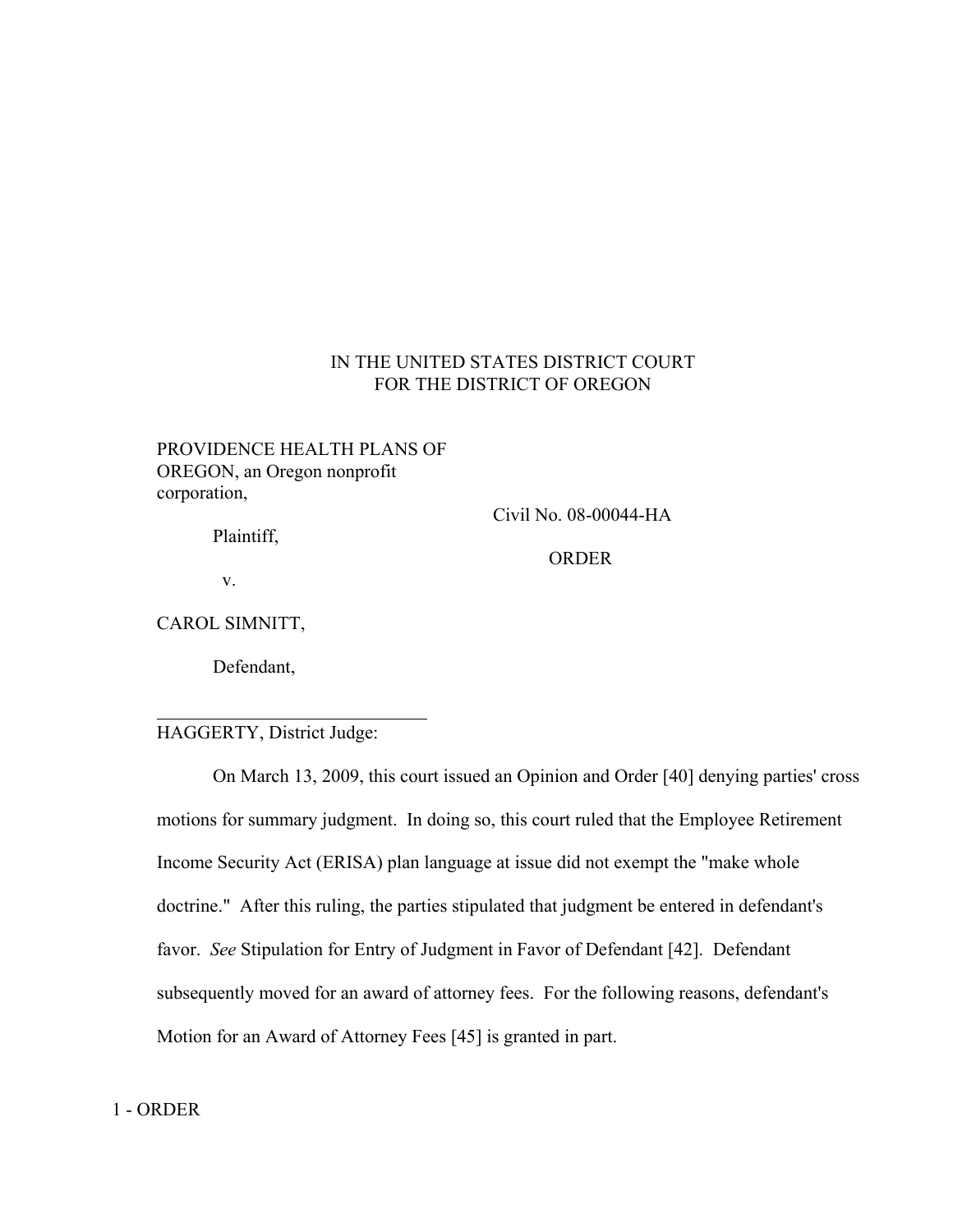## **BACKGROUND**

This court's prior rulings have provided a thorough background of this litigation, and the background need be only summarized here. Plaintiff operates a benefit plan for Providence Health Systems employees. Defendant was employed by Providence Health Systems and participated in the benefit plan. Defendant incurred \$442,792.59 in medical bills related to a car accident. Plaintiff paid for defendant's medical care. The \$442,792.59 figure was reduced to \$143,194.69 due to writeoffs and pre-existing agreements with medical providers. Plaintiff sought reimbursement for the \$143,194.69 that it expended on defendant's behalf. Plaintiff alleged that it was entitled to a portion of defendant's recovery, pursuant to the subrogation

section of the insurance policy that was issued to defendant.

This court ruled that a beneficiary must be fully compensated for her injuries, or "made whole," before an insurance company may enforce a right to subrogation. Further, the court ruled that the language of the ERISA plan at issue did not abrogate the "make whole doctrine." Following this ruling, the parties stipulated that defendant had not been made whole by her recovery and that judgment be entered in defendant's favor.

#### **STANDARDS**

Pursuant to ERISA, 29 U.S.C.  $\S 1132(g)(1)$ , "the court in its discretion may allow a reasonable attorney's fee and costs of action to either party." To determine whether an award is appropriate, the Court must consider the following factors:

- (1) the degree of the opposing parties' culpability or bad faith;
- (2) the ability of the opposing parties to satisfy the award of the attorney's fees;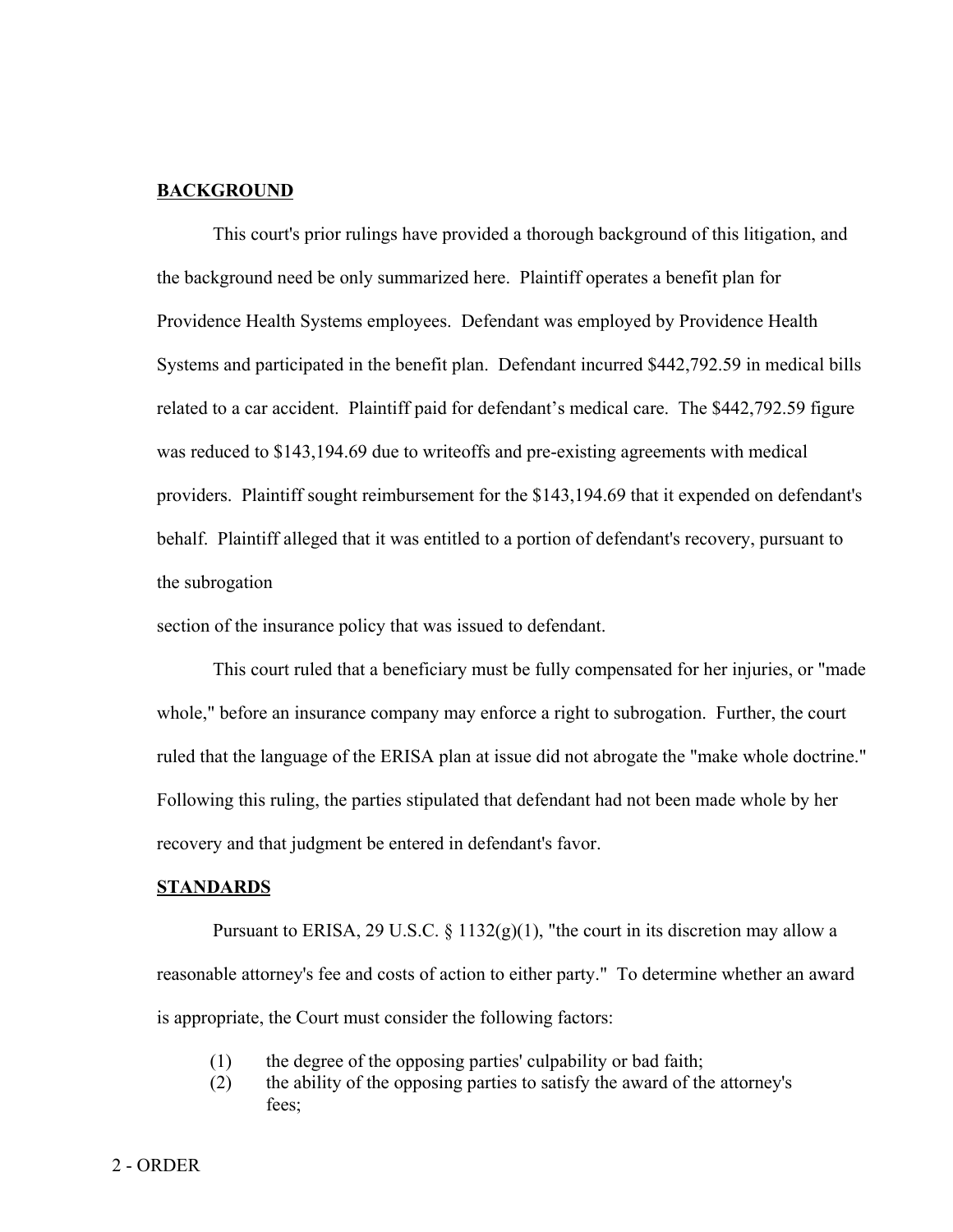- (3) whether an award of attorney's fees against the opposing parties would deter other persons acting under similar circumstances;
- (4) whether parties requesting attorney's fees sought to benefit all participants of an ERISA plan or to resolve a significant legal question regarding ERISA itself; and
- (5) the relative merits of the parties' positions.

*Santa Monica Culinary Welfare Fund v. Miramar Hotel Corp.*(*Miramar*), 920 F.2d 1491, 1495

(9th Cir. 1999). A court need not find that all factors weigh in favor of the movant in order to

award attorney fees. *McElwaine v. U.S. West, Inc.*, 176 F.3d 1167, 1173 (9th Cir. 1999).

To determine whether a request for attorney fees is reasonable, courts refer to the

"lodestar" amount - the number of hours reasonably spent on the litigation multiplied by a

reasonable hourly rate. *Pennsylvania v. Delaware Valley Citizens' Council for Clean Air*, 478

U.S. 546, 563-64 (1986); *Jordan v. Multnomah County*, 815 F.2d 1258, 1262 (9th Cir. 1987).

Additional factors used to determine whether requested attorney fees are reasonable include:

- (1) the time and labor required;
- (2) the novelty and difficulty of the questions;
- (3) the skill required;
- (4) the preclusion of other employment by the attorneys;
- (5) the customary fee;
- (6) whether the fee is fixed or contingent;
- (7) time limitations imposed by the client or the circumstances;
- (8) the amount involved and the results obtained;
- (9) the experience, reputation, and ability of the attorneys;
- (10) the undesirability of the case
- (11) the nature and length of the professional relationship with the client; and
- (12) awards in similar cases

*Kerr v. Screen Extras Guild*, 526 F.2d 67, 70 (9th Cir. 1975), *cert denied*, 425 U.S. 951 (1976).

## **DISCUSSION**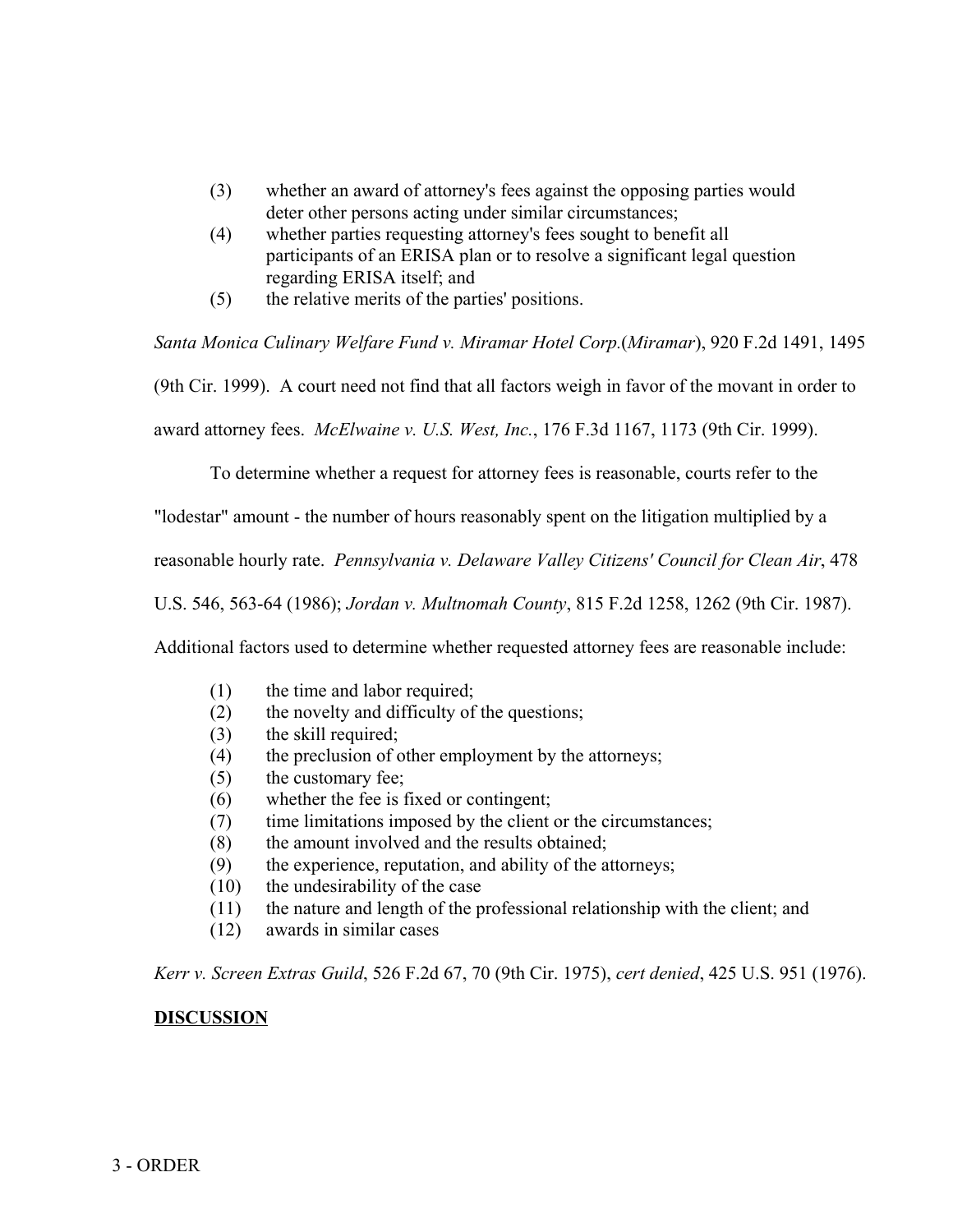Defendant has billed 278.8 hours and seeks an award totaling \$43,385.00. Plaintiff argues that no attorney fees and costs should be awarded, and in the alternative, that the fees requested by defendant are inflated and unreasonable.

### **I. An Award of Attorney Fees Is Appropriate.**

In considering the factors outlined by the Ninth Circuit in *Miramar*, it is clear that an award of fees is appropriate. On the cross motions for summary judgment, the court agreed with defendant, in that, the plan language did not exempt the make whole doctrine. Order and Opinion [40] at 17. As a direct result of this decision, plaintiff conceded that defendant was not made whole by her personal injury settlement and subsequently stipulated to judgment for defendant. Therefore, the relative merits of the parties' positions weigh in favor of a fee award.

Additionally, the award of attorney fees in this matter may deter other ERISA plans from initiating litigation for reimbursement before assuring that the relevant plan exempts the make whole doctrine. As a large corporate health plan, plaintiff is fully able to satisfy the attorney fees sought by defendant. This court does not believe that plaintiff acted in bad faith in filing this claim, nor did the litigation resolve a significant legal question, and therefore, the remaining factors neither weigh in favor for, nor against, the award of attorney fees. In sum, the evaluation of all factors demonstrates that an award of attorney fees is appropriate in this matter.

## **II. The Attorney Fees Sought Are Unreasonable.**

Plaintiff specifically objects to several time record entries as duplicative, vague, and unreasonable. The court will now address those objections that have merit.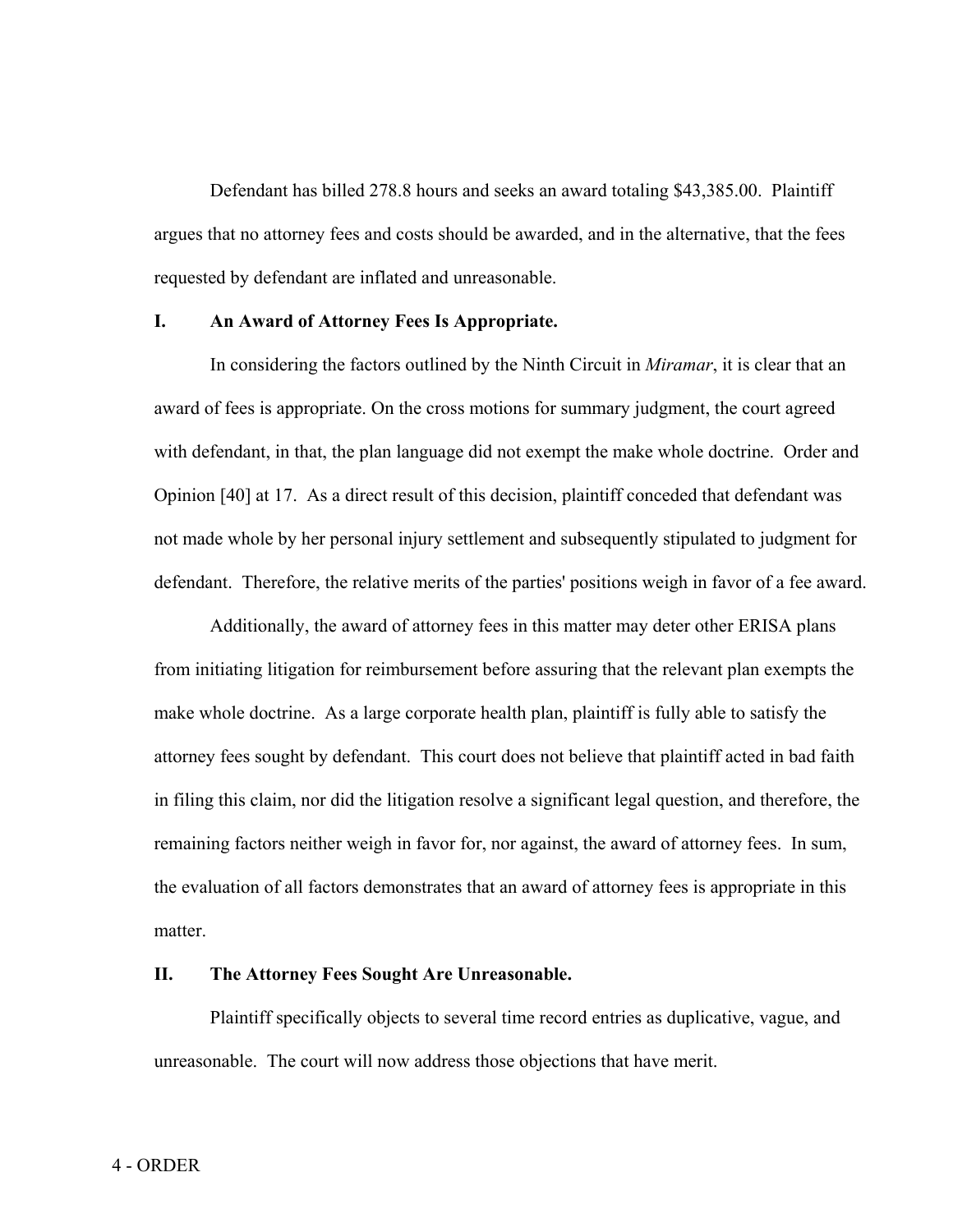First, plaintiff objects to entry 2870, which billed 0.2 hours for reviewing the complaint. Plaintiff correctly notes that this activity was previously billed at entry 2852, and the additional time spent reviewing the complaint was unnecessarily duplicative. Therefore, 0.2 hours will be subtracted from Clair Miller's total billed activity.

Second, plaintiff objects to entry 2897, which billed 1.6 hours for finding plaintiff's tax form 5500 on an ERISA website. While this court recognizes that such activity was necessary to determine the funding status of the relevant plan, this court also deems the amount of time spent excessive. Therefore, an additional one hour will be subtracted from Miller's billed activity.

Third, plaintiff objects to entry 2954, in which Travis Mayor billed 2.8 hours for "review[ing] relevant ERISA and state insurance law." Not only is this entry's use of broad language overly vague, but it is also duplicative. Clair Miller had previously spent 36.1 hours researching subrogation and equitable defenses. As the new attorney, if Mayor reviewed ERISA law in an attempt to catch up to speed with the issues presented by this litigation, such activity is not the type for which a client should be billed. Therefore, 2.8 hours will be subtracted from Mayor's total billed activity.

Finally, Miller billed a total of 59.80 hours for research and preparation for Defendant's Motion for Summary Judgment [20]. Additionally, Mayor was hired and billed 42.10 hours to research and prepare for the Motion. This court believes that a total of 101.9 hours is an excessive amount of time to spend preparing a motion of this nature. The excessive time spent signifies a duplication of efforts. Therefore, five hours will be subtracted from both Miller and Mayor's motion preparation.